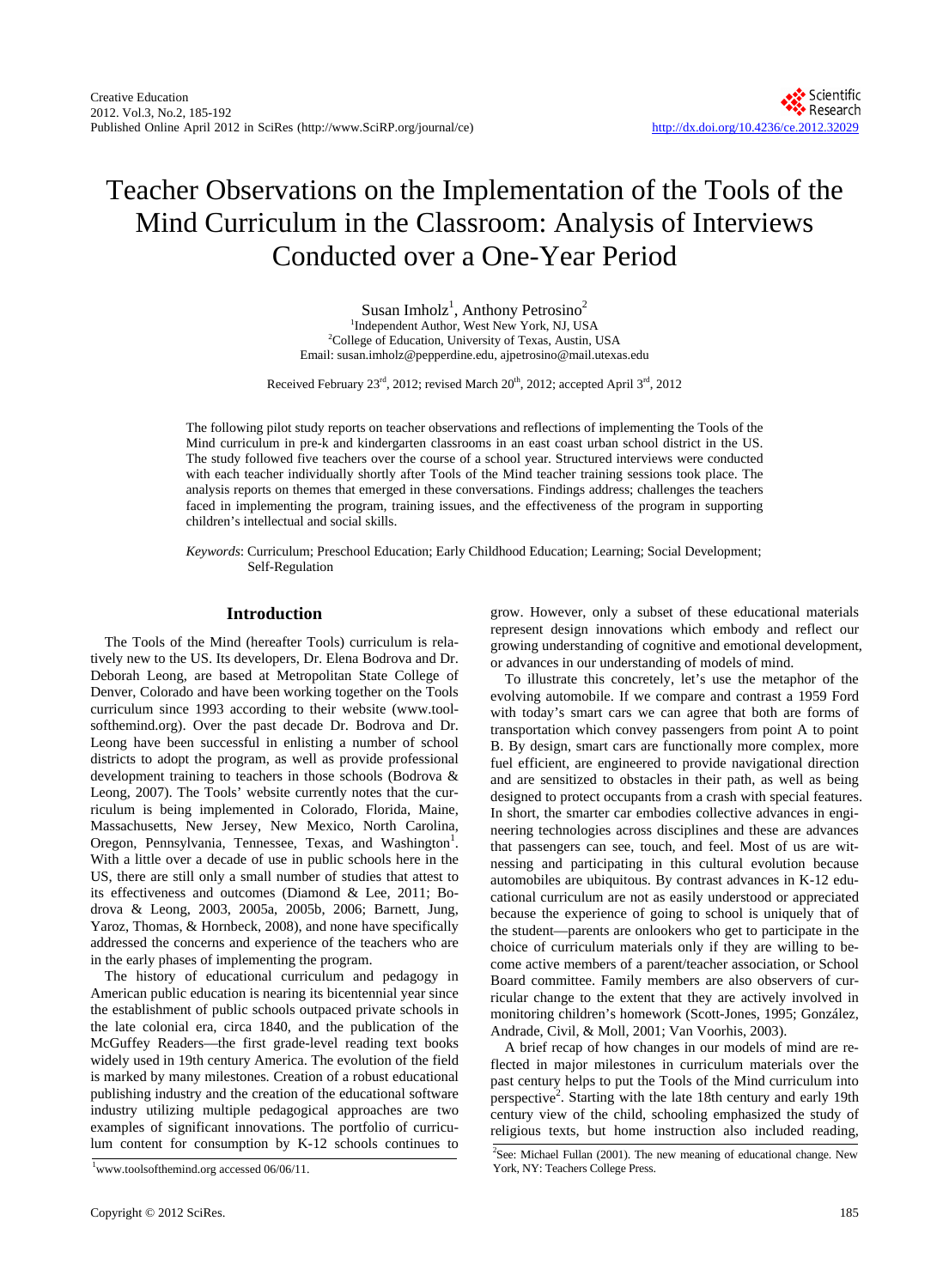writing, the Greek philosophers and mathematics. The corresponding model of mind that directed this choice of materials assumed the child needed moral guidance to mature as a productive member of society (Wishy, 1972). The accepted thinking about children's character was that they were born morally corrupted, and needed to be civilized through moral education first and foremost. The first inter-state association of teachers to rigorously advocate for early childhood education was The American Institute of Instruction, formed in Boston in  $1830<sup>3</sup>$ . The Institute published one of the first periodic journals on teaching—the American Journal of Education. Many articles were dedicated to the importance of establishing early childhood education for all communities, regardless of class and wealth. Early Journal issues give first-hand accounts of how teachers struggled with making the transition from a model of crooked minds to that of the *tabula rasa*—the impressionable mind, then the developmental mind—the mind that grows to maturity in phases<sup>4</sup>.

The birth of the child study movement in the mid to late 19th century is often attributed to G. Stanley Hall. In terms of its impact on curriculum however, John Dewey most notably exemplified its ideas in practice. Dewey promoted experiential education that would enable children to learn theory and practice simultaneously. A modern day example of this is the practice of teaching elementary physics and biology to students while preparing a meal (Barron et al., 1998). At Dewey's lab school at Teachers College at Columbia University in the early 1900's, children built objects in wood working shops, they cooked meals, stitched and wove cloth, and generally practiced skills that adults engaged in as a form of parallel play which conveyed to children that they were engaging in socially meaningful activities that were more exploratory than exploitive work chores. Dewey also acknowledged Friedrich Froebel's significant contribution to the design of infant and nursery school toys (aka Froebel gifts)<sup>5</sup> and suggested the US model primary curriculum after Froebel's kindergarten<sup>6</sup>. While moral and ethical teachings were still considered important, defining age appropriate content and subject matter became the focus of educators. Moreover, the internal world of psychological development was beginning to exert itself as the determining factor in the design and production of books for public and educational consumption.

As cognitive psychology took root as theory taught in schools of education, teachers learned about stages and phases of the child's mental growth in their training. These ideas were further refined by Jean Piaget in observations and research<sup>7</sup>. The notion that conceptual changes in thinking were closely allied with physical maturation was another milestone which influenced curriculum development. Montessori, Waldorf schools and the Reggio Emilia system all evolved in tandem during the

 ${}^{5}$ See http://www.froebel.org.uk for the history of Froebel and his method.

 ${}^{6}$ Dewey, J. (1990) The School and Society & The Child and the Curriculum Chicago, IL; University of Chicago Press, centennial edition, p.116.

7 See http://www.piaget.org/aboutPiaget.html for a full index of his writings. Accessed 04/02/11.

early to mid 20th century under the prevailing belief that children are formed in large part by their early life experiences. While the philosophy of teaching varied among the three pedagogues above, they all shared a special attention to detail in the design of learning environments and created rich imaginative play spaces for children in the early primary grades.

During the second half of the 20th century experimental psychology began to influence academic thinking with cognitive information processing models of mind (Broadbent, 1958; Newell & Simon, 1972). These theories focused on the atomistic analysis of how the brain acquires and processes new information, and shed light on how short term memory and long term memory were two different but overlapping activities of the brain; repetition and reflection being key to remembering facts and figures long enough to do well on a test. The information processing model of mind resulted in a renaissance of workbooks for every school text book, along with a resurgence of repetition and drill for K-12 education.

As theories of instruction began to evolve (Bloom & Krathwohl, 1956; Bruner, 1960, 1966, 1996; Kalantzis & Cope, 2008) curriculum choices multiplied, each reflecting different models of mind with the added dimension of using new media as a delivery system for instruction. In 1995, Tyak & Cuban wrote that the idea of steady progressive educational reform had met its end in the  $1970s<sup>8</sup>$ . Perhaps another way of saying this is that the pluralistic choice of curriculum that sprang into existence over the latter part of the 20th century has made it more difficult for school administrators to convince parents and their communities that there is only one way forward in the name of education progress.

Historically, we can see schools have vacillated between pedagogy that offers highly structured, or drill and practice curriculum emphasizing the mastery of content, with seemingly less structured constructivist child-centered learning environments that value community building and social skills as much as the development of academic skills (Hmelo-Silver, Duncan, & Chinn, 2007). This tension still lies at the crux of curriculum choice for school administrators, especially for pre-k and kindergarten classrooms. Setting aside the No Child Left Behind  $Act<sup>9</sup>$  as a factor influencing decision making, education leaders need to analyze and interpret educational research about curriculum design just as medical professionals, legal professionals and engineers re-evaluate their practice relative to new data.

One way of defining progress that informs curriculum choice is to pay close attention to cross disciplinary research on the evolving understanding of mind from multiple perspectives: cultural, psychological, cognitive and neurobiological. The Tools program is based primarily on Vygotsky's (1986) ideas about the use of play as a catalyst for psychological and cognitive growth; however neuroscience research can also be cited for supporting the approach the Tools has developed. Neuroplasticity tells us that individuals are engaged from infancy onward in a unique experiment in scaffolding meaning making, one sound, one interaction, one image at a time (Pascual-Leone et al., 2005; Doidge, 2007; McEwen et al., 2011).

The main distinction of the Tools program from other pre-k curriculum is that it offers a more complicated model of mind

<sup>&</sup>lt;sup>3</sup>http://en.wikipedia.org/wiki/American\_Institute\_of\_Instruction accessed 03/

<sup>30/11.</sup>  4 *Infant Schools*, American Journal of Education online, June; 3, 6 (1828); *Education of Infant Children*, American Journal of Education online July; 3 7 (1828); *Pestalozzi*'*s Letter on the Education of Infants,* American Journal of Education online, March; 1, 2 (1830); *Education of Infants—A case study,* American Journal of Education online, March; 1, 2 (1830); *Address to the National Teachers Association*, American Journal of Education online, June 43 (1866).

<sup>8</sup> Tyak, D. & Cuban, L. (1995). Tinkering toward public school reform: A century of public school reform. Cambridge, MA: Harvard University Press p. 13. 9 No Child Left Behind Act, legislation adopted by the US Congress in 2001

See PL 107-110, www2.ed.gov/lsec/leg/esea02/index.html.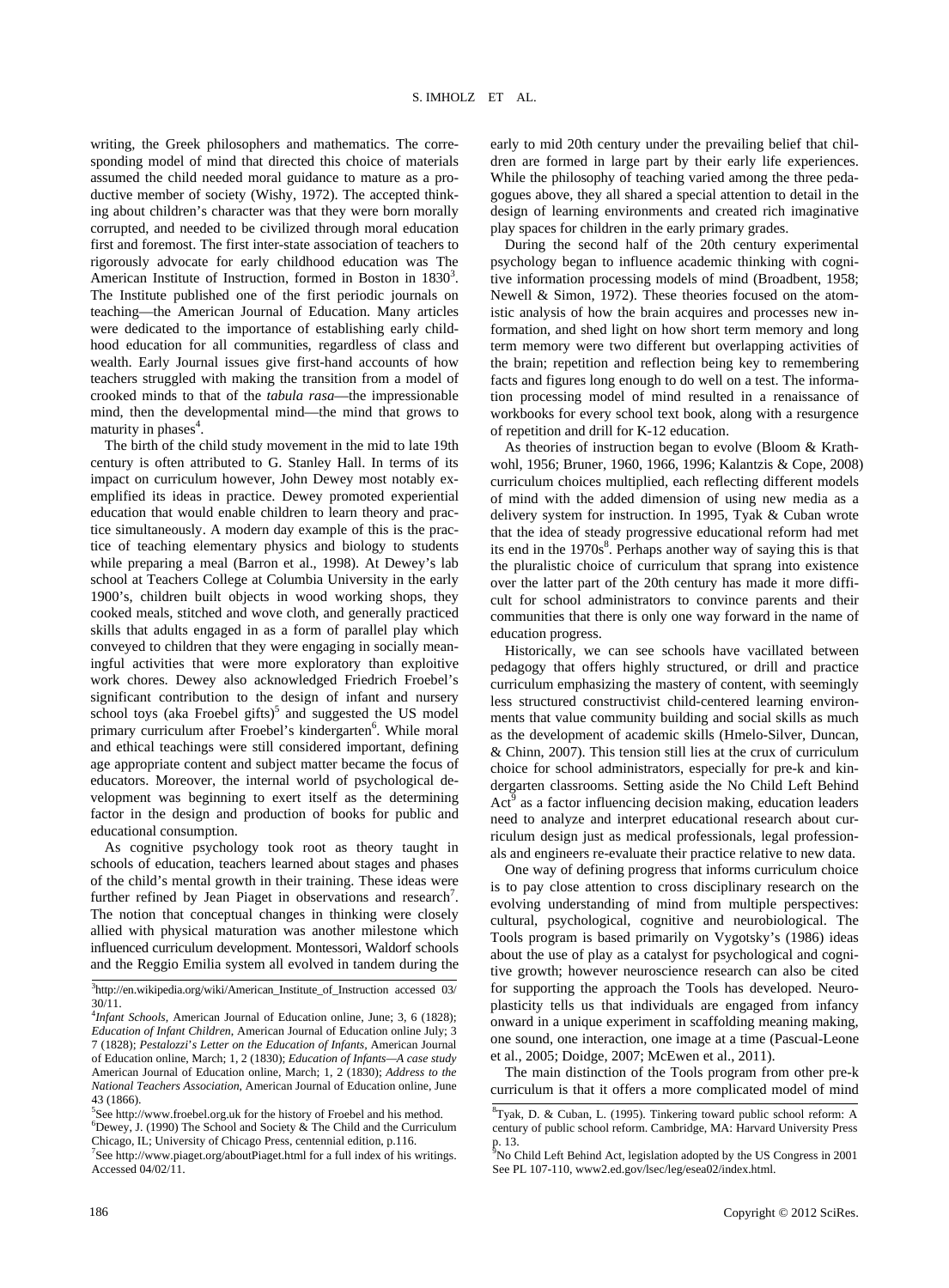in addition to addressing classroom organization, management, and curriculum materials. This is an important aspect of the program and its successful adoption by schools. It's also worth noting because it represents a qualitative change in the design of classroom curriculum much the way smart cars outclass the 1959 Ford under the hood. It is for this reason that teacher observations in the implementation of the curriculum is well worth studying. Our pilot study formally begins a dialogue about how teachers experience and view the impact of the Tools program in their classrooms and their professional development, in addition to suggesting future directions for research.

# **Study Rationale**

The relationship between preschool curriculum and later school success has been studied by Marcon (2002) with significant findings. Over a period of five years, Marcon tracked the academic progress of more than 300 children from an urban school district that had been exposed to three different types of preschool curriculum; child-initiated, academically oriented or directed, and a combination of the two. The results showed that preschool curriculum models did have an influence on children's later school achievement; students who had been involved with child-initiated curriculum had higher grades, and performed consistently better than the two other peer groups on academic tasks as they aged into and out of the elementary grades. What this tells us is that developing an internal locus of control and sense of agency in carrying out academic tasks matters, and it matters at a very young age. This appears to be an internal psychological disposition according to many educators, and very few public schools have adopted pre-k curriculum that address this goal in a serious way.

Enter, the Tools of the Mind curriculum. As mentioned above, Bodrova and Leong developed the Tools program in the 1990s and have been the sole medium of its dissemination; they are also evaluating the program (2001). Barnett et al. (2008) noted that "while child-centered, Tools emphasizes the teacher's role in guiding and supporting the child's learning… it does not fit neatly into frameworks that classify curricula as teacher-directed or child-initiated, child-centered or content-centered, and academically-focused or socialization focused" (p. 300). The program is highly structured for teachers, while at the same time emphasizes active participation in play for young students. In a recent journal article on educational media Verenikina (2010) observed that Vygotsky claims the prize as the most cited author in a review of current research. Although new to media studies, many in the field of education have long appreciated Vygotsky for the sociohistorical nature of cognitive growth and language development that he proposed, in contrast to Jean Piaget's more stage-stepped model of internal cognitive growth. Pea (2004) succinctly described the differences this way: "as Vygotsky would have it, psychological development progresses from an interpsychological to intrapsychological plane" (p. 426), i.e., learning precedes new internal categories to think with. Piaget surmised the opposite; that internalized construction of new schema forged by the individual makes new learning possible. The two theorists examine human development from different perspectives, Piaget through conceptual change, and Vygotsky (1986) through semiotic analysis of the socio-cultural environment the society provides. Wertsch (1985) portrays the three themes at the core of Vygotsky's

theoretical framework as an analytical technique: 1) a reliance on a genetic or developmental method; 2) the assumption that higher order mental processes in the individual have their origins in social processes and activities; 3) the exhortation that mental processes are only understood through the lens of the cultural tools and signs that mediate them. Vygotsky's ideas have been widely read in academia, and found enthusiastic reception in the application and design of software environments for middle, secondary school, and adult populations (Papert, 1980; Collins & Duguid, 1989; Papert & Harel, 1991; Lave & Wenger, 1991; Scardamalia & Bereiter, 1991; Schauble & Glaser, 1996; Sherin et al., 2004; Brown, 2006).

# **Description of Tools of the Mind**

The Tools curriculum is designed to promote executive functions and self-regulation as learned behaviors that can be facilitated. Applying Vygotsky's theory through the use of 20th century media—books, flash cards, puppets, and scripted drama activities—presents special challenges for teachers who are the interpreters and facilitators of the child's experience of the program and its highest aims. First, as agents of change the Tools materials themselves do not embody the process oriented goals of their use. Secondly, fully embracing the Tools curriculum may involve discarding previously held models of mind and psychological development by teachers. Purposeful play is at the center of classroom learning—this may appear to be a step backward for both parents and teachers who have been led to believe reading and writing readiness are paramount goals for pre-k and Kindergarten. Daily activities promote self-regulatory behaviors in children not as a strategy, but as the primary goal of education. How this is communicated to inquiring parents may create some awkward moments. The concept of selfregulation is easily mistaken for behavioral compliance by seasoned educators. In the past curriculum did not address selfregulation directly, this issue was more often considered a classroom management topic—in other words, it was the teacher's responsibility to regulate students. Teachers simply waited for executive functions to emerge of their own accord with the arrival of "the age of reason" (Lowenfeld & Brittain, 1975; Piaget, 1957, 1975).

The Tools curricula has shown that when self-monitoring is practiced, much the way we exercise our other muscles to improve our overall physical health, the child's ability to take direction, collaborate, and cooperate with peers is enhanced (Bodrova & Leong, 2003, 2005a, 2005b, 2006; Barnet et al., 2008). These are internal attributes that are crucial to the child's later success in the primary grades, and sense of agency as Marcon's and Brown & Campione's (1994, 1996) research indicates.

There is a prescribed method for organizing the Tools classroom using several different activity centers along with proprietary reading texts. The cost of adapting a well furnished pre-k or kindergarten class to a Tools classroom is approximately \$1000 - \$1500. The greatest hurdle in the transition is conveying the curriculum to teachers who are, in many instances, taking on the tasks of becoming a Tools teacher by decree from above and who bring with them a host of their own ideas about how to teach early childhood education. There are over 40 activities in the Tools curricula that address literacy and writing skills, math, science, and drama play. A comprehensive description cannot be provided here, but the following three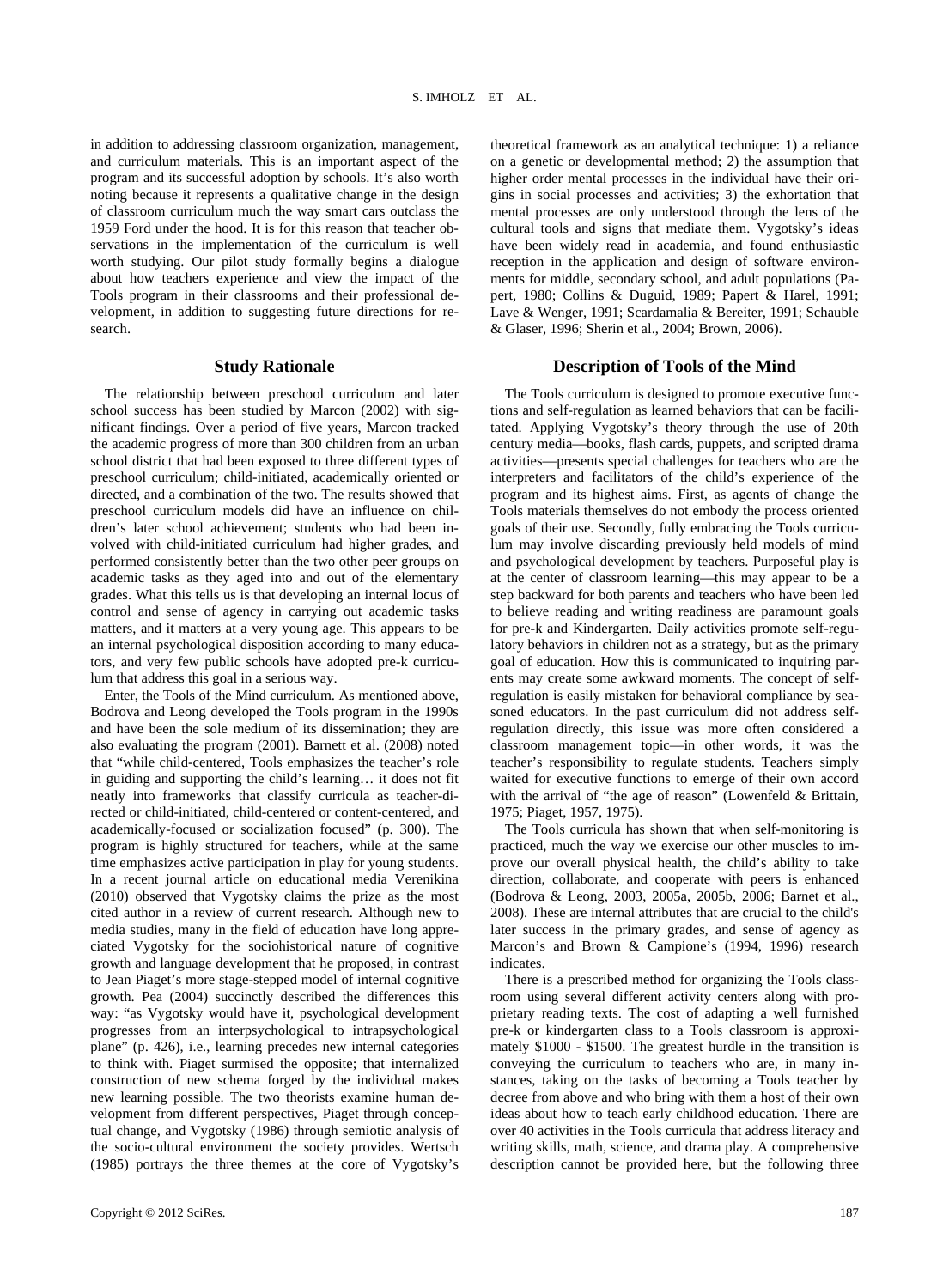examples of Tools activities are discussed in the data and analysis sections, so an explanation will be helpful<sup>10</sup>:

Buddy reading: A main feature of literacy skill building that incorporates reflective and self-monitoring activities. Children work in pairs; taking turns reading from a book and listening.

Symbolic mediators: Cue cards, graphic organizers, finger puppets with special roles and messages, and games designed to help young children transition from one activity to another, or assist in enrolling them into play characters.

Play plans: The first writing activity of the day, a kind of work contract the child creates, serves as plan that will guide drama play activities that the child will engage in for the day. The student and teacher conference once a week to review the plans.

The current study adds to the literature on the Tools of the Mind program by focusing on the teacher's experience of learning and teaching the curriculum. Just as multiple opportunities for children to reflect on their work and play in the classroom are built into the Tools activities as a means of stimulating critical thinking, inviting teachers to reflect upon their own appropriation of the Tools curriculum as instructors might harbor insights and indicators of the success of the program in its implementation. With this in mind, the researchers followed 5 teachers through the 2009-2010 school year to listen closely to the struggles, issues, and triumphs that were arising in their classrooms.

# **Methodology**

A structured interview with teachers was chosen as the data collection method most appropriate to appraising the new curriculum roll-out. Information was solicited from teachers through a directed line of questioning or Socratic dialogue, with the goal of drawing out the teacher's thoughts and feelings, dispelling the notion that there are right and wrong answers. Transcripts of interviews were analyzed for themes and issues. The questions were also used as a heuristic schema in the analysis of the qualitative data. Additionally, the study structure gave the teachers an opportunity to reflect on what they were seeing and doing over and above what was required of them in the training program. Three of Knowles (1980) andragogical tenants are inherent in the design framework. They are: 1) adults learn best when they are involved in the planning and evaluation of their instruction; 2) experiences, good and bad, provide the basis for learning activities; 3) adult learning is problemcentered rather than content-oriented. There were approximately 20 - 25 teachers involved in implementing the Tools of the Mind curriculum in pre-k and Kindergarten classrooms in the school district; 5 of these teachers were chosen to participate in the study. Three interview questions were asked of the teachers at each of the three interview sessions scheduled in the fall, spring, and early summer. The interviews took place within 1 - 3 weeks after Tools of the Mind training sessions had been conducted, so that this experience would be fresh at hand. The interviews lasted approximately 45 - 50 minutes. The three interview questions asked were:

1) What are the challenges of implementing the Tools of the Mind program in your classroom, and what are your suggestions for improving training?

2) What is the program contributing to your own professional

development as a teacher?

3) What behavioral and cognitive/academic changes are you seeing in your students over the academic school year?

# **Study Description**

# **Adoption of Tools of the Mind by School Administrators**

The adoption of the Tools of the Mind program in the New Jersey school district where the study took place was undertaken by the administration and school board in 2008, and launched during the 2008-2009 school year with the expectation of doing three things:

1) Standardizing the experience of pre-k and kindergarten for all students across the district, and enhancing kindergarten instruction by going from a 1/2 day to full teaching day.

2) Acknowledging the development of social skills and selfregulation as a primary (versus secondary) goal of the pre-k and kindergarten experience, on par with the learning of academic skills.

3) Increasing the school readiness and self-regulatory behaviors of young children so that they would be better prepared to excel academically in the early primary grades.

## **The School Environment**

Description of the city and school district: The study was conducted in an eastern seaboard city of approximately 50,000 according to the 2010 census, located near the New York City metropolitan area. The school district serves approximately 2000 students. The following profile presented is taken from 2010 census data: The racial makeup of the city is 83% White, 3.1% African American, 0.16% Native American, 4.9% Asian, and 6.3% Hispanic. The median income for a household in the city as of the 2010 census was \$105,710 while the median income for a family was \$130,068. A growing population of the city is affluent; however, 32.5% of housing in the city is owner-occupied, while 67% is renter-occupied. Over the past six years, four new K-6 private schools have opened to compete with the local public school system.

## **Choice of Subjects**

Convenience sampling was used for the selection of the 5 teachers in this study. Selection was assisted by the district Superintendent's office and Director of Child Development, who were overseeing the implementation of the new curriculum project. The subjects in this study were interviewed three times over the course of the 2009-2010 school year. Of the five teachers, three were pre-k instructors, and two were kindergarten teachers. All were in their second year of teaching the Tools curriculum.

The subject group, all women, represented a varied spectrum of backgrounds and skill level. Of the five the teachers the range of years in the profession was; 33, 13, 7, 7 and 4 years of teaching in pre-k, kindergarten, and early primary grades. All had been exposed to other curriculum programs (Creative Curriculum, and arts based pre-k and kindergarten curriculum) at some point in their careers. All five teachers had college degrees, and their first choice of a profession was teaching. They were all certified to teach pre-k and early childhood education according to New Jersey state standards.

<sup>&</sup>lt;sup>10</sup>See the manual: Bodrova, E. & Leong, D. J. (2007). Tools of the Mind: The Vygotskian approach to early childhood education.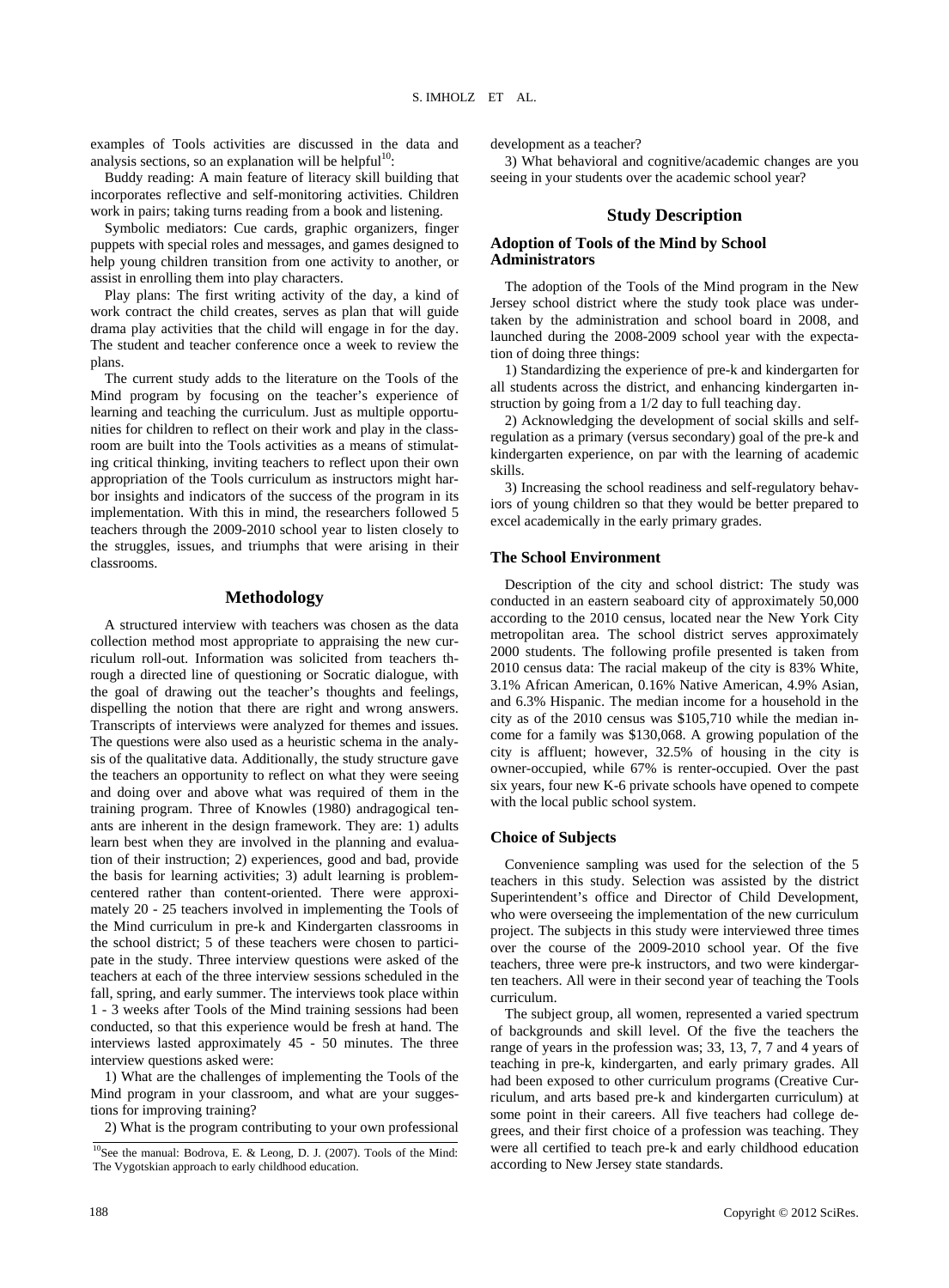## **Thematic Analysis of Interview Data**

Structured interview transcripts were analyzed for themes and issues. The themes that emerged were categorized in accordance with the three questions asked. Three main subcategories of issues emerged in this analysis for each question (See **Table 1**).

# **Data Summary**

# **Question 1—What Are the Challenges of Implementing the Tools of the Mind Program in Your Classroom, and What Are Your Suggestions for Improving Training?**

#### **Training Issues**

The training sessions themselves were given high praise by most of the teachers. There was a notable tendency for teachers to complement the trainers and support staff about preparation of materials needed for the training sessions, and the amount of thought and effort that was being expended. The teachers uniformly agreed that active participation in the training sessions (where activities were assigned for teams of teachers to work on and then present findings/activities) was preferable to lecture delivery of subject matter. Modeling how to conduct and structure new curriculum being introduced, and having the chance to model activities themselves with feedback was also a preferred method of conducting training activities.

The Tools of the Mind website, its teacher resources, and its accessibility 24/7 also got high praise from two of the five teachers.

All five teachers struggled with balancing their need for mastery of the new program content, with reflecting on the program's impact on their students—in the researchers' opinion, this was in part a linguistic problem. In other words, their Tools training did not address their own internal experience of conceptual change brought about by the adoption of the new curricula sufficiently for them to be able to articulate their discomforts in terms of epistemological change. Another way of viewing this issue is that the Tools program training may be overly centered on the child's experience, rather than the teachers' experience of learning the method. Framing the teachers' disorientation and worries as a natural result of their own

#### **Table 1.**

Interview questions and dominant themes.

What are the challenges of implementing the Tools program?

- Training issues
- **•** Ethical issues
- Classroom challenges

What is the program contributing to your own professional development?

- Enhancing classroom management skills
- Enhancing classroom instruction skills
- Program addresses multiple learning styles

What behavioral and cognitive changes are you seeing in your students?

- Fewer classroom behavioral problems
- More collaborative behaviors
- Higher level of verbalization and communication among children

learning process as they move toward a more complex model of mind would have helped them to consider their issues as value-added contributions to the process, and would in turn consign higher value to their own learning.

Finally, the lack of ongoing scheduled opportunities for sharing ideas and to talk with other teachers within the school system who were also involved in the project was an issue raised by four of the five teachers in many contexts over the course of the year, many times.

# **Ethical Issues**

An ethical dilemma relative to integrating old teaching methods with the new curriculum presented itself for one of the five teachers in particular. The point of contention was resolving the readiness level needed or expected of children in first grade, with the level of content knowledge about reading and writing that the new Tools curriculum was providing for kindergarteners. Struggling with this issue resulted in sleepless nights. "This has real consequences for kids", the teacher stated, "some parents have approached me and said 'I feel like my kid isn't getting what they need and isn't going to be ready for first grade'".

By the end of the year the issue had resolved itself; this teacher began recognizing that the more process oriented classroom activities that the Tools program provides had in fact resulted in an increase of functional skill levels across the board in all of her students, and, even though the students did not all share the same uniform level of content information (which her old teaching method provided) she was satisfied that the children as a group were ready for first grade.

#### **Classroom Challenges**

The Tools of the Mind curriculum does require that teachers learn a new way of documenting student progress. Keeping up with the amount of new note taking required was a challenge for all of the teachers, and some readily admitted that they were falling behind. Two teachers questioned the purpose of constant documentation of student activities, with the complaint that taking notes was interfering with their ability to interact with students. Fitting all of the daily activities suggested into the school day posed scheduling problems for at least 2 of the 5 teachers. By year end, this issue was less pressing as the teachers' mastered new learning activities that had been introduced during the year.

There was also resistance to becoming fully involved with drama play by two of the five teachers. Reasons given were that the play scenarios offered in training were too complicated for the children to act out, and, drama play was the activity viewed as most expendable in order to fit in another activity center. From the researchers' perspective, this appeared to be an issue of not fully understanding the theoretical bridge between personal and formal knowledge that the Tools program strives to build through drama play. These are training issues. In this particular instance, one's model of mind clearly determines how you set priorities in the classroom, and how teachers integrate new information with old.

# **Question 2—What Is the Program Contributing to Your Own Professional Development as a Teacher?**

# **Enhancing Classroom Management Skills**

Four out of the five teachers agreed that the Tools program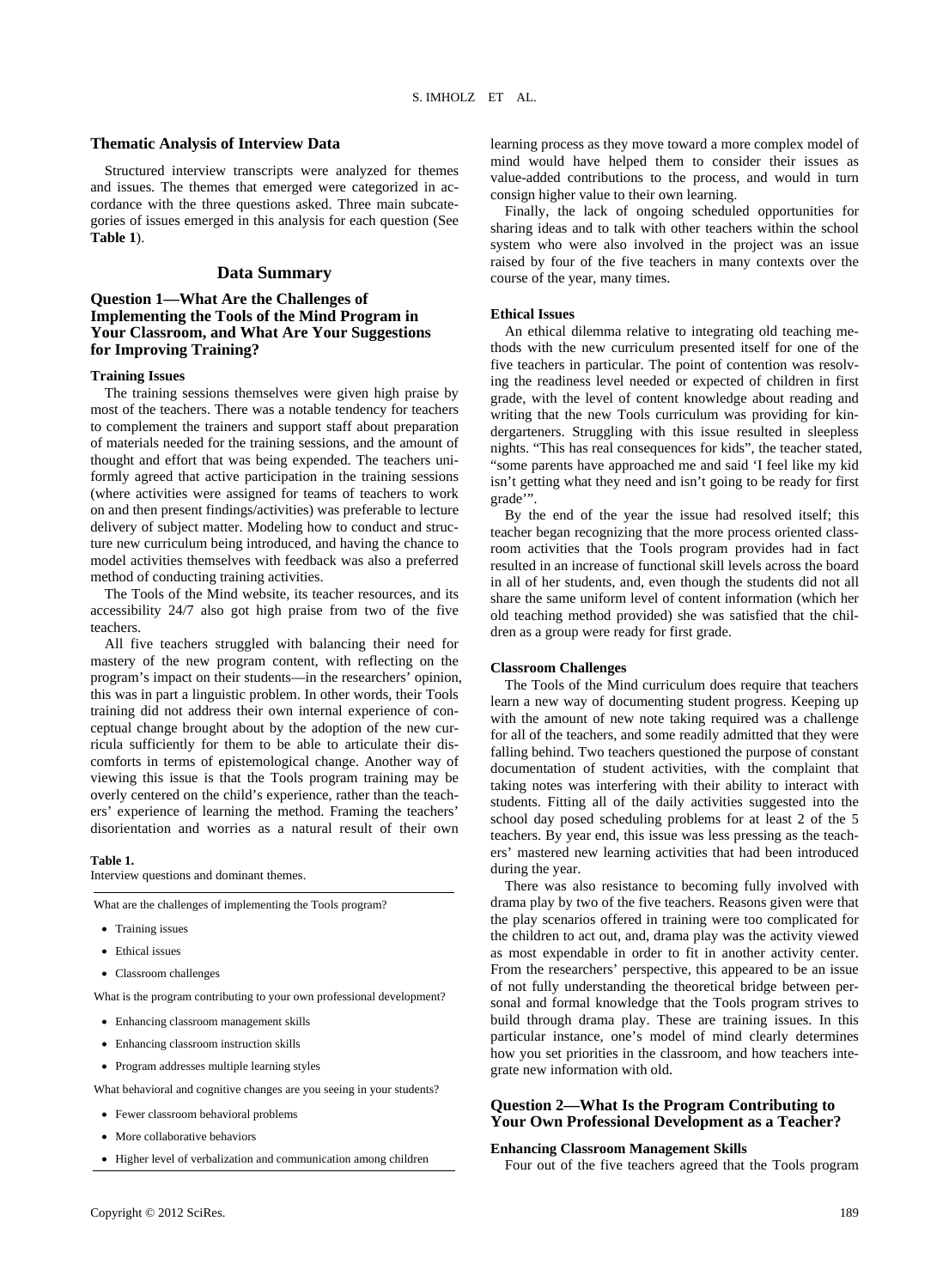was enhancing their professional development by giving them a more structured approach to classroom management (their terms). One of the interesting revelations expressed by one teacher was a growing awareness of how much she had been doing for her students, as opposed to allowing them to do things for themselves without her hovering assistance. With this new insight, she planned on backing off from being an aggressive interventionist. In her own words, "I realized how much I was doing for them—I think I was unaware of how independent they could be".

#### **Enhancing Classroom Instruction Skills**

Four of the five teachers also agreed that the Tools program was providing them with new activities for their arsenal of teaching techniques. One teacher felt as if she had already acquired many of the Tools program activities in principle, for example, use of mediator cards as behavioral prompts and puppet plays as a way of transitioning from one activity to another. On the other hand she did recognize that the Tools curriculum was exerting its influence on the children's social behavior in very positive ways.

A perceptive observation from the most senior teacher was that the Tools curriculum had succeeded in blurring the boundary between what the children considered play and work in her classroom. In her own words, "I'm not hearing—'Mrs. G—I'm done with my work, can I go play?'—anymore".

#### **Program Addresses Multiple Learning Styles**

It was noted by two of the five teachers in the interviews that the Tools curriculum truly provides for multiple learning styles, the visual learner, the auditory learner and the haptic $11$  learner in a way that previous curriculum materials used did not. The visual learner gets to draw and symbolize, the auditory learner is engaged through buddy reading and role play, and the haptic learner gets to act out his or her ideas in dramatic play.

# **Question 3—What Behavioral and Cognitive Changes Are You Seeing in Your Students?**

#### **Behavioral Change**

All five teachers reported fewer classroom behavior problems during the third and last interview of the school year. Reasons given included the following:

- "The kids show more patience with one another... there aren't as many classroom squabbles".
- "They have respect for one another".
- "I do not have to raise my voice to get [the classes] attention".
- "Kids are using language more to resolve conflicts… where they use to resort to hitting or shoving each other".
- "They follow rules better".
- "There is calmness to the classroom now".

It is interesting to note that many of the improvements cited by the teachers are functional proficiencies describing the young students taking on greater responsibility for their learning, as well as showing a heightened level of engagement in classroom activities. These behaviors definitely fall under the category of self-regulation and greater self-reflection.

#### **Cognitive and Academic Change**

Teachers' observations suggested that the teachers did see cognitive changes in students' abilities, but not all of the teachers were able to articulate the relation between the Tools curriculum activities and the emergence of new skills and abilities on the part of the students:

- "[The children] can be self-monitoring in terms of moving from activity to activity center over the course of the day".
- "Best group of students ever in [my] seven years of teaching… by far my most independent and brightest group, but I don't know if it has anything to do with the Tools program".
- "They follow rules better".

Here again, training sessions that set forth a clear framework for thinking about conceptual changes in one's developmental model of mind may be the missing link in making these connections for teachers.

## **Cognitive and Academic Change**

Overall, teachers reported a higher level of verbalization and communication among students:

- "[The children] express their feelings when interacting with one another now… [for example] 'you are making me feel sad' which I've never heard before".
- "Their attention span is greater".
- "They are writing three or four sentences—all their own ideas. They may be spelling words phonetically, so it's not perfect writing, but they've got the idea that what they say and think matters".
- "They are more comfortable explaining and talking about what they are doing in the classroom—in drama play and in buddy reading".

The observed increase in the student's verbalization skills and communication with each other goes hand in hand with the perceived increase in collaborative behaviors among children. What is implied here is that academic achievement may follow from these behaviors.

## **Discussion and Analysis**

## **Teacher Observations Confirm Empirical Findings**

The interviews suggest that the implementation of the Tools of the Mind program is demanding according to teachers' selfreport. Even so, all five subjects in the study report achieving a level competence and mastery of the curriculum that is providing them with a sense of accomplishment. At the conclusion of the school year, two of the five teachers mentioned that they were thinking about applying to the Tools of the Mind Endorsed Teacher Program which would give them certification status. One cannot discount the bias, or halo effect of the researchers in this small study. As interested observers appearing on a regular basis throughout the year, we were repeatedly reinforcing the idea that what teachers have to say is important and worth documenting. Yet, what they observed as cognitive and social benefits, i.e., fewer classroom behavioral problems, more collaborative behaviors, a higher level of verbalization and communication, dove-tails with the empirical research findings of Barnett et al. (2008). This 2008 study compared Tools classrooms and a control group on a number of parameters. ECERS scores (the Early Childhood Environmental Rating Scale) and SELA scores (Support for Early Literacy Assessment) were among the tests used for assessing differences be-

<sup>&</sup>lt;sup>11</sup>The term haptic was authored by Victor Lowenfeld in his observations of how children approach artistic and creative problem solving. See: Lowenfeld, V. and Brittain, W. (1975) Creative and Mental Growth. New York, NY: MacMillan, 8th edition.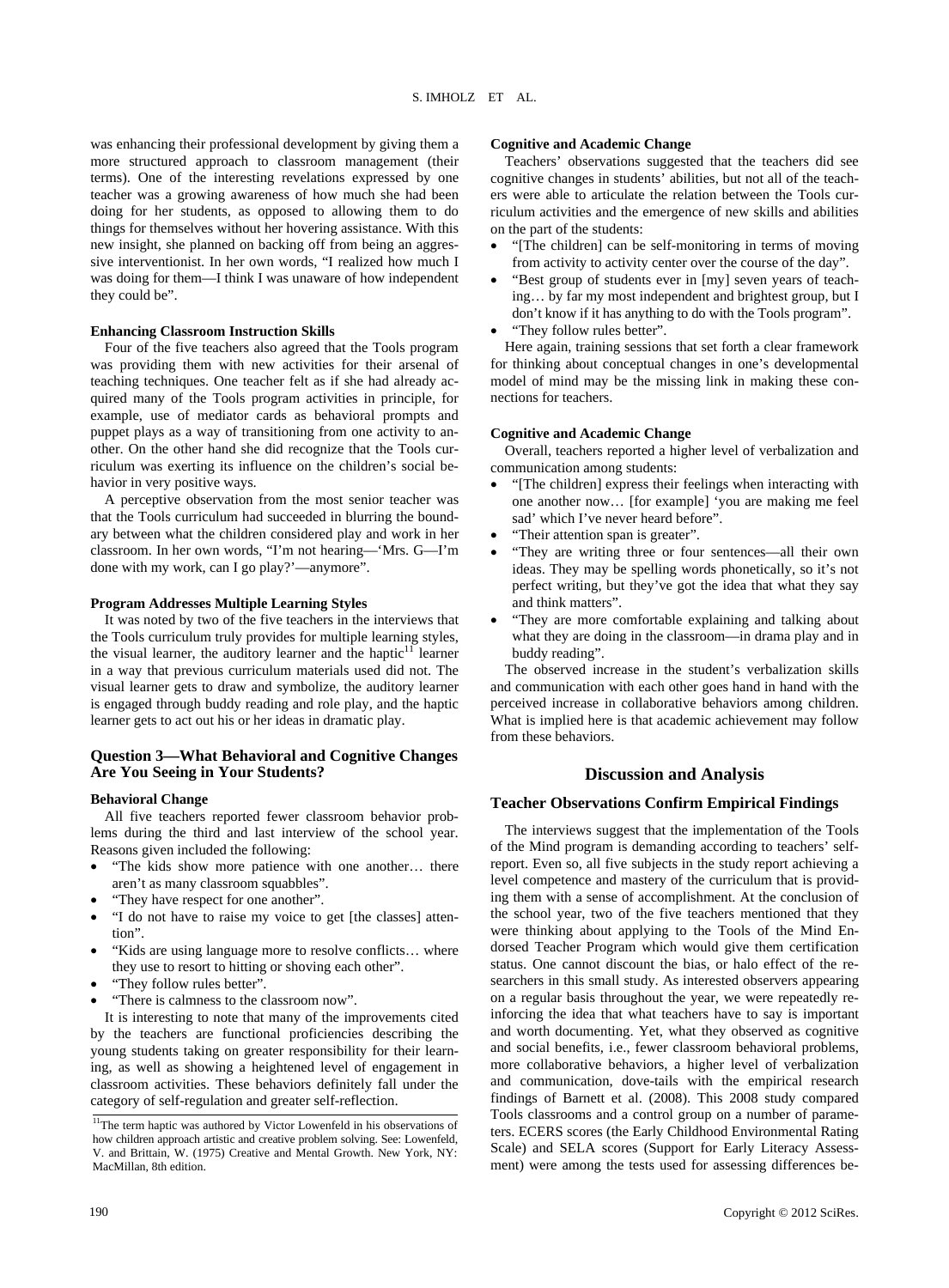tween the classes. Results showed the Tools classrooms attained higher overall levels of quality: "the [higher] ECERS scores were particularly evident on the Language and Reasoning Activities, and [classroom] Interactions subscales" (p. 310).

The concept of blurring work and play which the Tools program fosters—noted by one teacher—maybe key to the formation of an internal locus of control and self-regulation. The melding of personal knowledge and formal knowledge could be the lynch-pin to keeping children engaged in their own learning process as they move through elementary school. It is the sense of separateness, the self-imposed distinction that academic study is for someone else, which forms the crack in the armor of identity marking the beginning of the end of a successful academic career.

# **Sharing Good News**

Teachers report overall quality of the training was good, but inter-school communication was poor. A gulf still appears to exist between the theoretical understanding of Vygotsky's work, his model of mind, and how it relates to academic achievement and the growth of self-regulatory behaviors in children. Important individual differences in the teachers' ability to articulate the impacts and benefits of the program existed among the five subjects. Therefore, providing an ongoing forum for all pre-k and kindergarten teachers across the district to share their experiences on a regular basis together, and opportunities for peer-to-peer mentoring could be very beneficial to achieving superior mastery of the Tools curriculum allowing best insights to be shared. If a distinguishing characteristic of the Tools program is its model of mind, our study suggests that there were lost opportunities to discuss and use that model as a touchstone for understanding the "how" and "why" of day to day curriculum activities for instructors. This can be easily addressed, but first needs to be recognized as a problem. Ultimately, it is teachers and not curriculum materials that are the transmitters of pedagogical culture.

The two kindergarten teachers in the study also expressed the desire to reach out to first grade teachers and communicate what they were doing to facilitate a smooth transition for the children from the Tools of the Mind curriculum program to the new first-grade curriculum. If this were to become a formalized activity that occurred at the beginning of the school year, it would be a way to share the good news about the goals and objectives of the Tools program across grade levels. Any academic benefits that have accrued to young students in the Tools pre-k program may be diluted or lost if the elementary-grade teaching-staff is left in the dark about the curriculum. For example, the unique hieroglyphs used in Tools' writing tasks may appear as gibberish to the uninitiated elementary instructor—is it fair to young students to be put in the position of being their own advocates in regard to building upon previous learning experiences?

## **Conclusion**

The Tools of the Mind program is still relatively young and its benefits are still being measured and assessed as children advance from pre-k and kindergarten through the primary grades. One could argue that the program's true value is to be found in what children accomplish academically in second, third, and fourth grade. The teacher observations and reflections in this study give us new insights into how the ongoing integration of the Tools program can be enhanced at this site, thereby improving the educational experience for students. The scale, scope, and method used in this work does not allow for generalizing its findings. Nonetheless, lasting education changes in teaching practice have to be anchored in good administrative practices and supportive work environments. What we have brought to light can best be categorized as lapses in planning and professional development activities—and these are easily remedied.

More importantly, we introduced the teacher *as collaborator* whose learning process constitutes a dynamic form of parallel play in the appropriation of the Tools curriculum with their students. We know from extensive research (Goe & Stickler, 2008; Hanusek et al., 2005; Darling-Hammond, 2000) that teacher quality is the primary factor in whether a child advances academically in almost any classroom. Extending to teachers the same attributes of mind that are highly valued for young students—i.e., the primacy of the social construction of knowledge—is central to the evolution of the education ecosystem. Regardless of research methodology, a systems approach to the study of education change and innovation enhances the application and usefulness of academic research by acknowledging that true knowledge is not gained from simple observation and measurement of things alone, but in finding the connections between things that lead to a more in-depth understanding of learning environments.

Suggestions for continued research include: 1) comparing a problem-centered vs content-oriented approach to Tools teacher training in the second year of the program implementation, with student academic outcomes; 2) knowing that adults learn best when they are involved in the planning and evaluation of their instruction, incorporating ongoing discussions of epistemological change among Tools teachers in future research evaluation rubrics to better assess conceptual transformation.

## **Acknowledgements**

We thank the teachers and principals who generously gave time and effort to this project freely.

# **REFERENCES**

- Barnett, S., Kwanghee, J., Yaroz, D., Thomas, J, Hornbeck, A., Stechuk, R., & Burns, S.(2008). Educational effects of the Tools of the Mind curriculum. A randomized trial. *Early Childhood Research Quarterly, 23,* 299-313. [doi:10.1016/j.ecresq.2008.03.001](http://dx.doi.org/10.1016/j.ecresq.2008.03.001)
- Barron, B., Schwartz, D. L.,Vye, N. J., Moore, A., Petrosino, T., Zech, L., & Bransford, J. D. (1998). Doing with understanding: Lessons from research on problem and project based-learning. *The Journal of the Learning Sciences, 7,* 271-311.
- Bloom, B. S., & Krathwohl, D. R. (1956). Taxonomy of educational objectives; the classification of educational goals by a committee of college and university examiners. *Handbook I: Cognitive Domain*. New York, NY: Longmans, Green.
- Bodrova, E., & Leong, D. (2001). Tools of the Mind: A case study of implementing the Vygotskian approach in American early childhood and primary classrooms. International Bureau of Education.
- Bodrova, E., & Leong, D. J. (2003). How play rich environments foster literacy high level play. *Early Childhood Today*, 22-25.
- Bodrova, E., & Leong, D. J. (2005a). Uniquely pre-school: What research tells us about the ways young children learn. *Educational Leadership, 63,* 44-47.
- Bodrova, E., & Leong, D. J. (2005b). Self-regulation: A foundation for